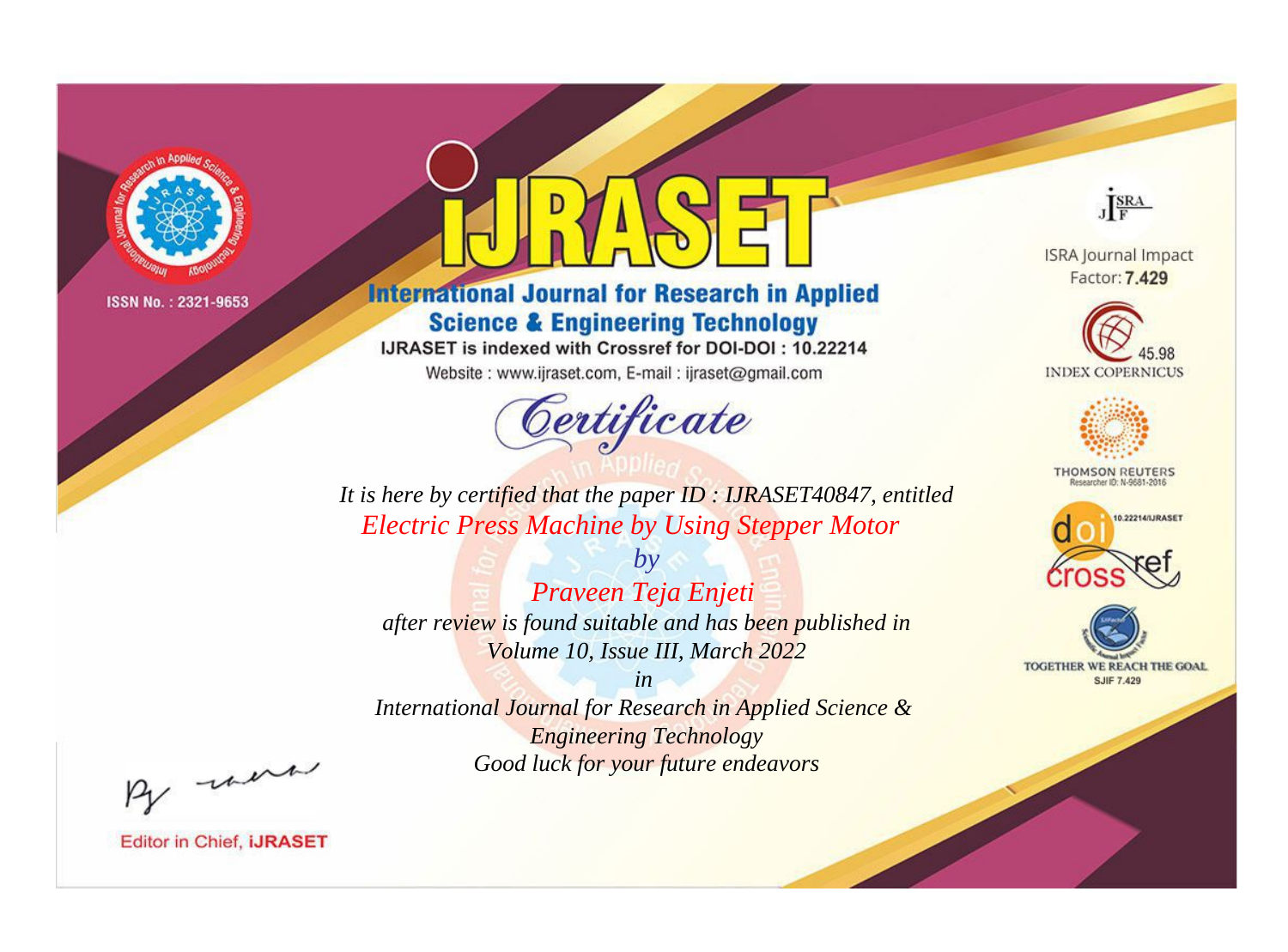

# **International Journal for Research in Applied Science & Engineering Technology**

IJRASET is indexed with Crossref for DOI-DOI: 10.22214

Website: www.ijraset.com, E-mail: ijraset@gmail.com



JERA

**ISRA Journal Impact** Factor: 7.429





**THOMSON REUTERS** 



TOGETHER WE REACH THE GOAL **SJIF 7.429** 

It is here by certified that the paper ID: IJRASET40847, entitled **Electric Press Machine by Using Stepper Motor** 

**Gangaiah Gaddam** after review is found suitable and has been published in Volume 10, Issue III, March 2022

 $b\nu$ 

 $in$ International Journal for Research in Applied Science & **Engineering Technology** Good luck for your future endeavors

By morn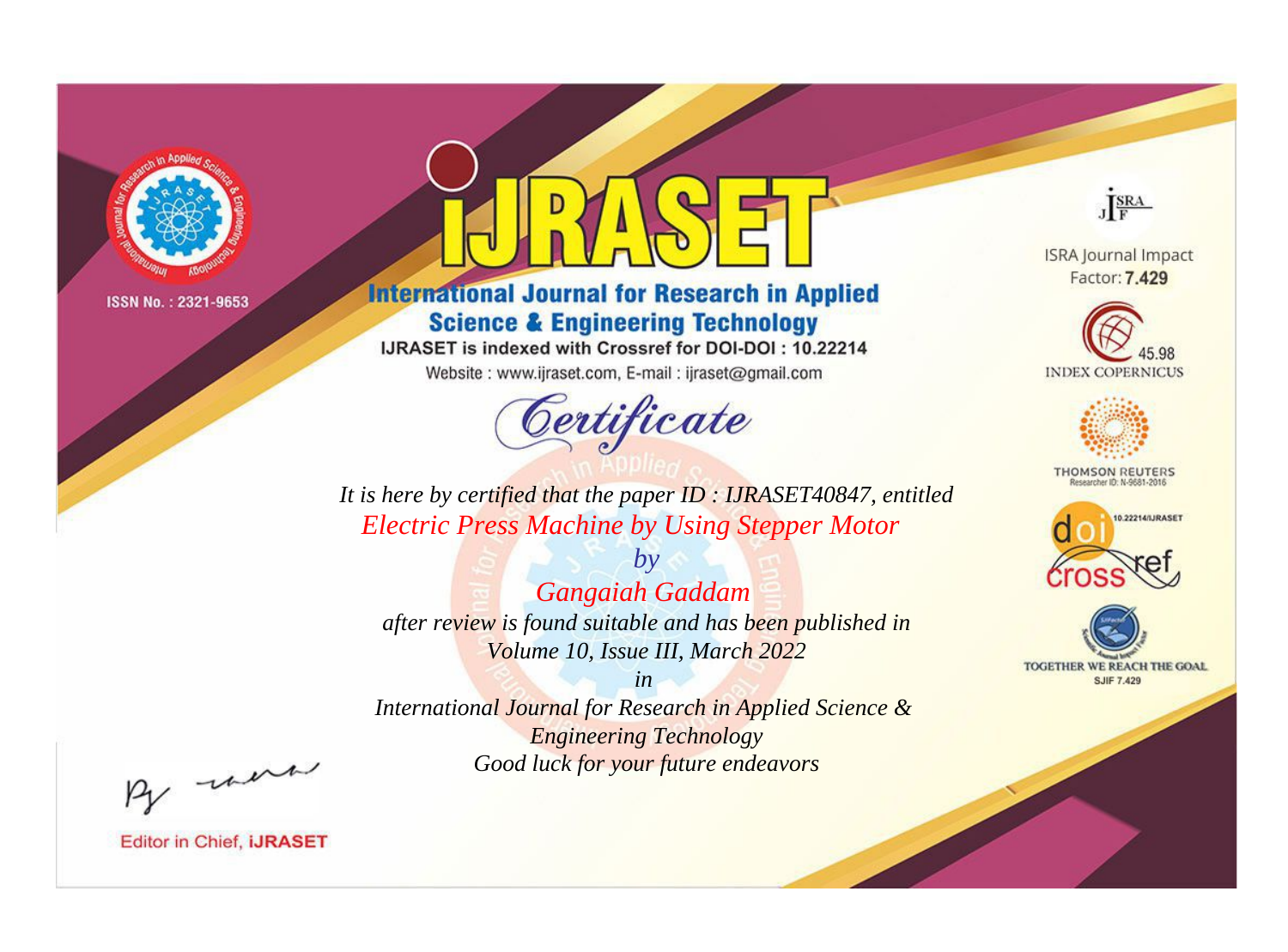

# **International Journal for Research in Applied Science & Engineering Technology**

IJRASET is indexed with Crossref for DOI-DOI: 10.22214

Website: www.ijraset.com, E-mail: ijraset@gmail.com



JERA

**ISRA Journal Impact** Factor: 7.429





**THOMSON REUTERS** 



TOGETHER WE REACH THE GOAL **SJIF 7.429** 

It is here by certified that the paper ID: IJRASET40847, entitled **Electric Press Machine by Using Stepper Motor** 

Venkata Sai Kumar Gali after review is found suitable and has been published in Volume 10, Issue III, March 2022

 $bv$ 

 $in$ International Journal for Research in Applied Science & **Engineering Technology** Good luck for your future endeavors

By morn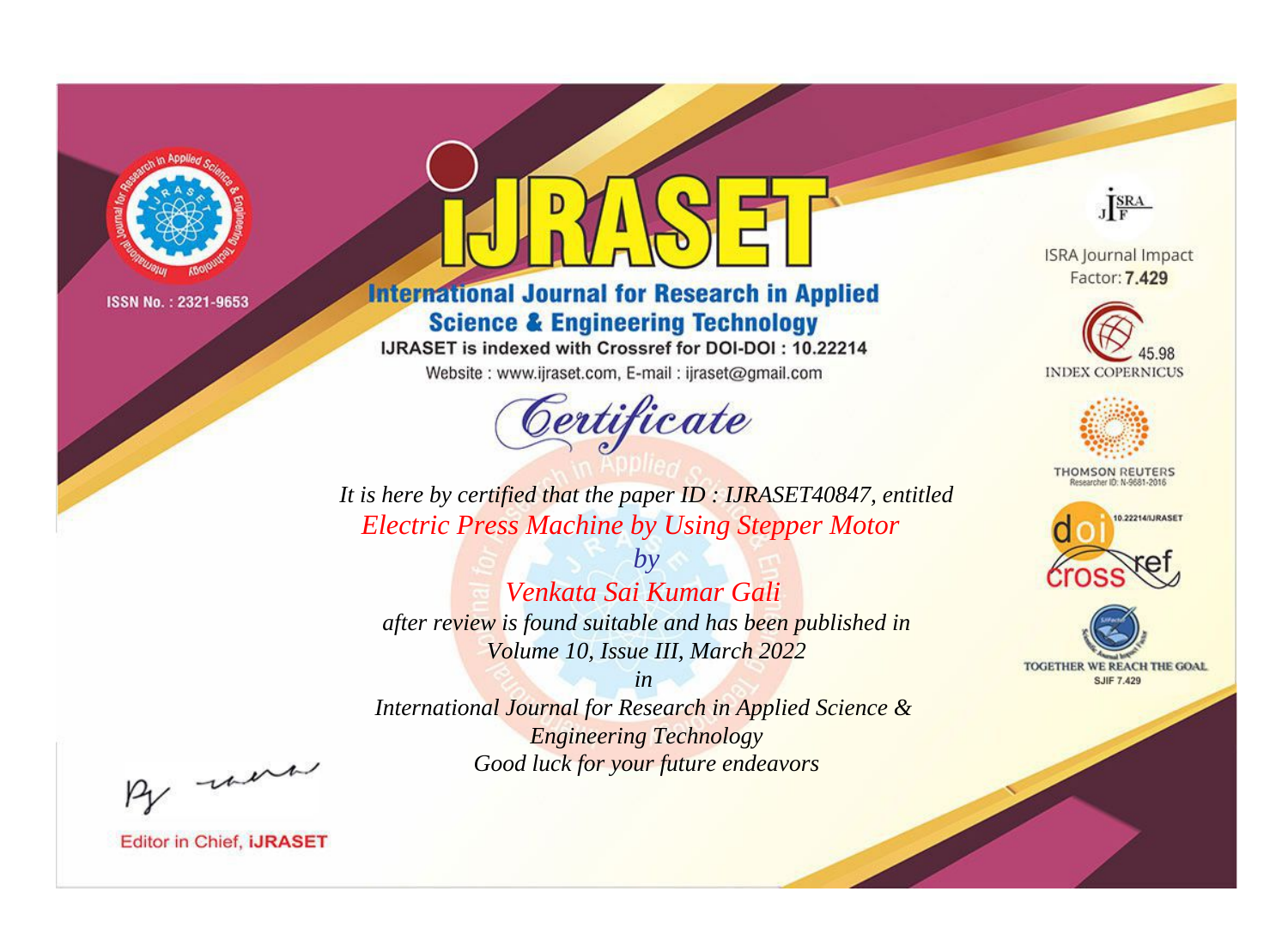

# **International Journal for Research in Applied Science & Engineering Technology**

IJRASET is indexed with Crossref for DOI-DOI: 10.22214

Website: www.ijraset.com, E-mail: ijraset@gmail.com



JERA

**ISRA Journal Impact** Factor: 7.429





**THOMSON REUTERS** 



TOGETHER WE REACH THE GOAL **SJIF 7.429** 

*It is here by certified that the paper ID : IJRASET40847, entitled Electric Press Machine by Using Stepper Motor*

*by Sasi Kumar Reddy Gurram after review is found suitable and has been published in Volume 10, Issue III, March 2022*

*in* 

*International Journal for Research in Applied Science & Engineering Technology Good luck for your future endeavors*

By morn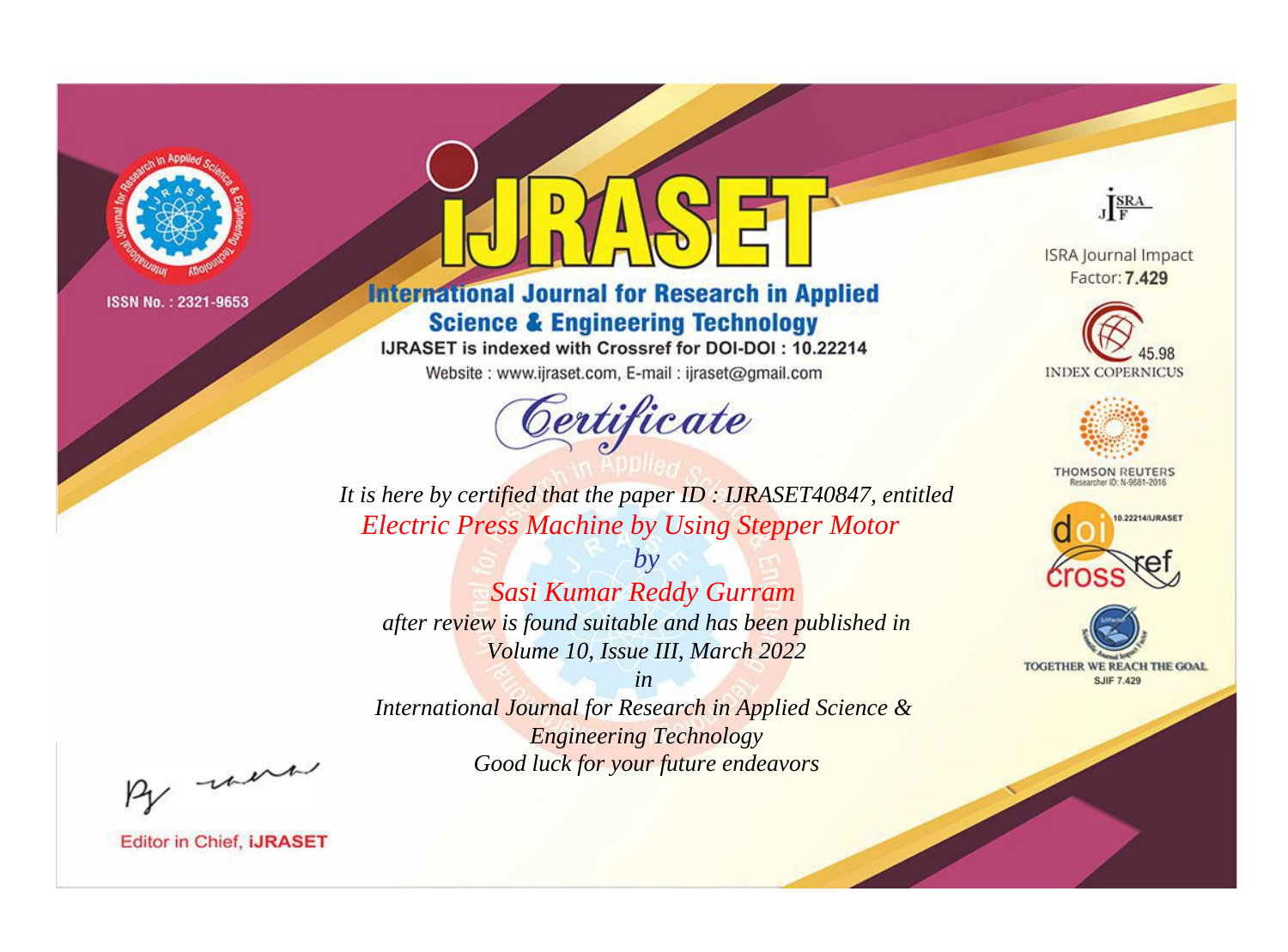

# **International Journal for Research in Applied Science & Engineering Technology**

IJRASET is indexed with Crossref for DOI-DOI: 10.22214

Website: www.ijraset.com, E-mail: ijraset@gmail.com



JERA

**ISRA Journal Impact** Factor: 7.429





**THOMSON REUTERS** 



TOGETHER WE REACH THE GOAL **SJIF 7.429** 

*It is here by certified that the paper ID : IJRASET40847, entitled Electric Press Machine by Using Stepper Motor*

*by Shashank Isukala after review is found suitable and has been published in Volume 10, Issue III, March 2022*

*in* 

*International Journal for Research in Applied Science & Engineering Technology Good luck for your future endeavors*

By morn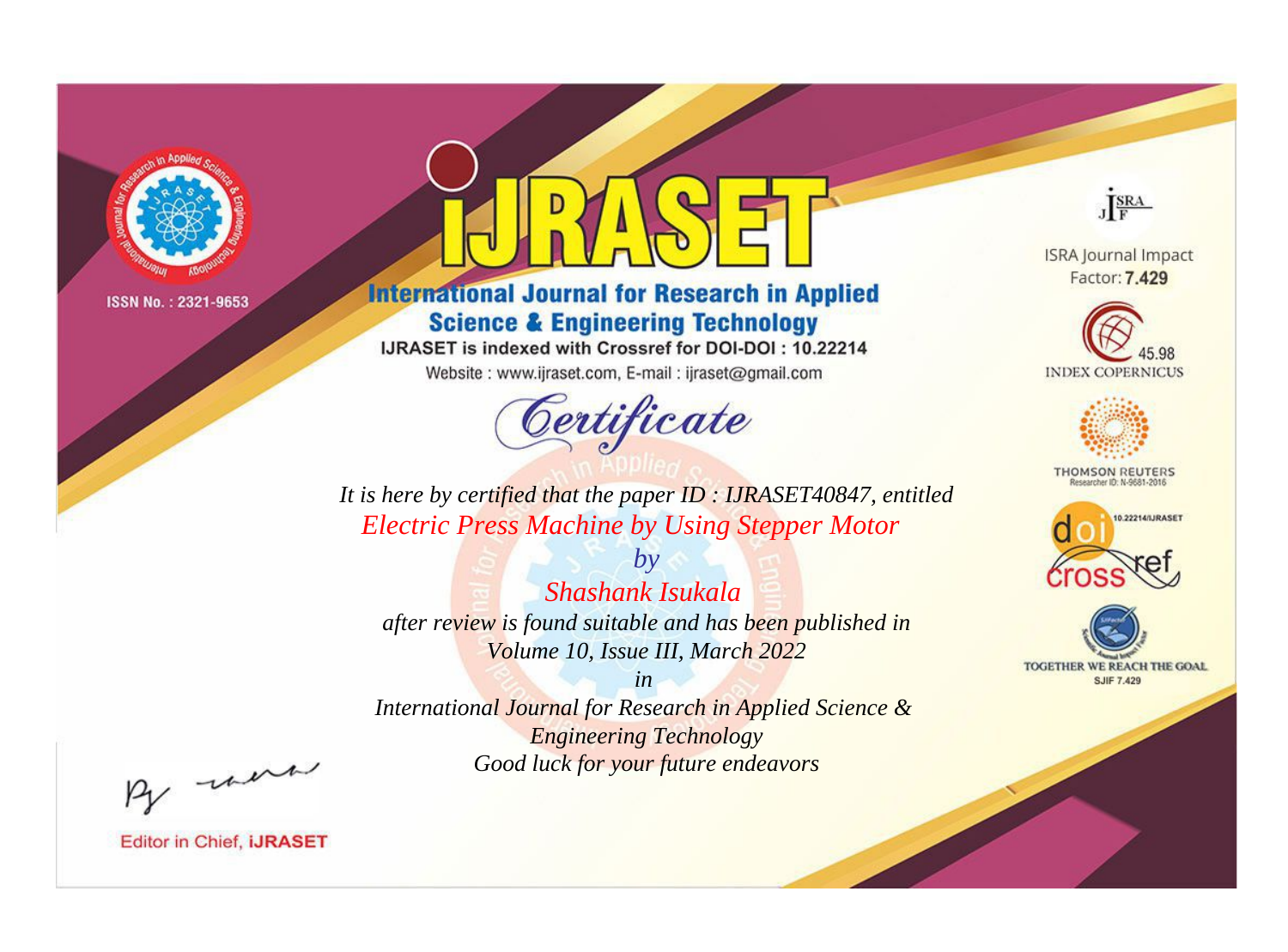

# **International Journal for Research in Applied Science & Engineering Technology**

IJRASET is indexed with Crossref for DOI-DOI: 10.22214

Website: www.ijraset.com, E-mail: ijraset@gmail.com



JERA

**ISRA Journal Impact** Factor: 7.429





**THOMSON REUTERS** 



TOGETHER WE REACH THE GOAL **SJIF 7.429** 

*It is here by certified that the paper ID : IJRASET40847, entitled Electric Press Machine by Using Stepper Motor*

*Siva Sankar Reddy Kamasani after review is found suitable and has been published in Volume 10, Issue III, March 2022*

*by*

*in International Journal for Research in Applied Science &* 

*Engineering Technology Good luck for your future endeavors*

By morn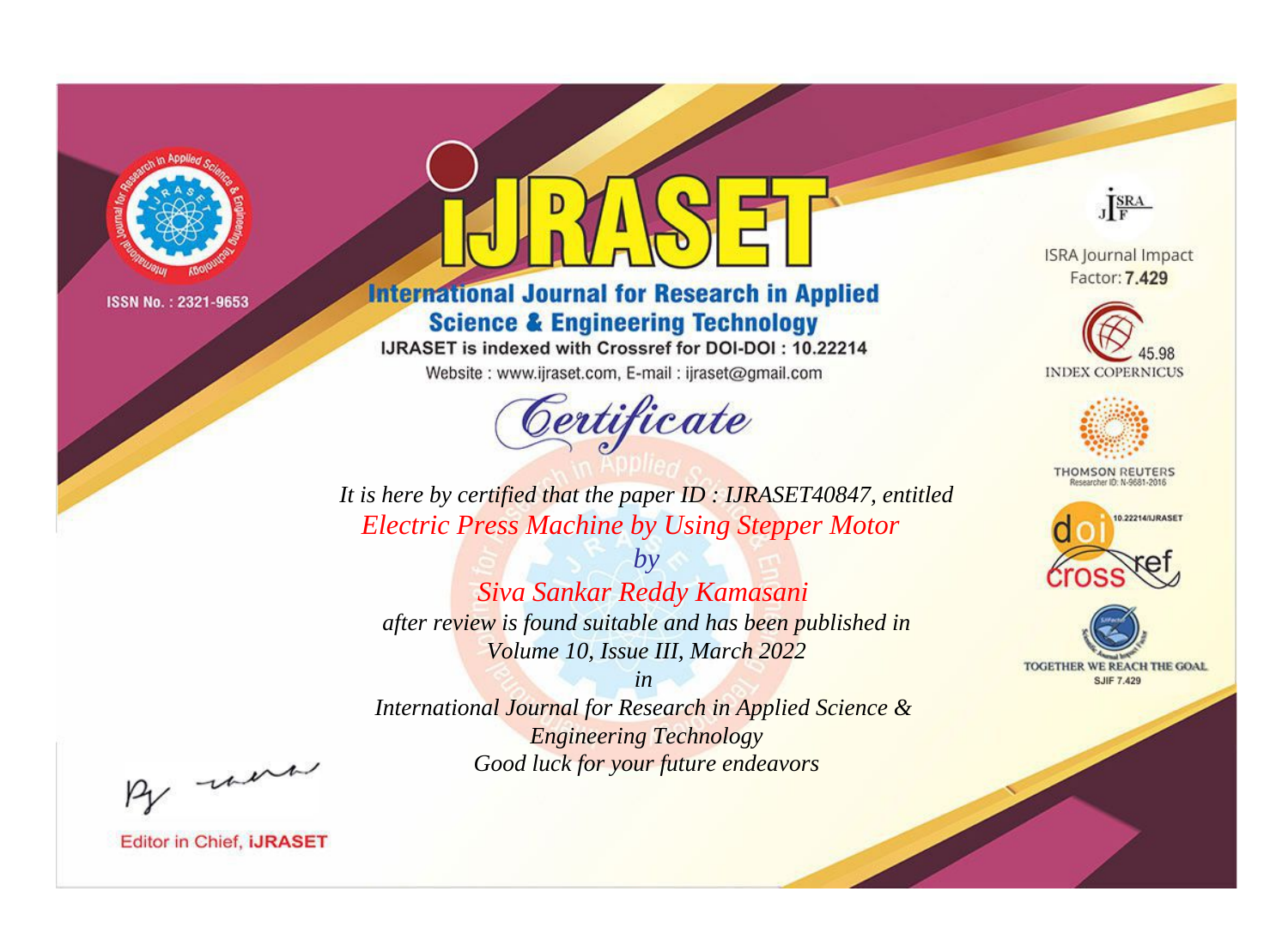

# **International Journal for Research in Applied Science & Engineering Technology**

IJRASET is indexed with Crossref for DOI-DOI: 10.22214

Website: www.ijraset.com, E-mail: ijraset@gmail.com



JERA

**ISRA Journal Impact** Factor: 7.429





**THOMSON REUTERS** 



TOGETHER WE REACH THE GOAL **SJIF 7.429** 

It is here by certified that the paper ID: IJRASET40847, entitled **Electric Press Machine by Using Stepper Motor** 

 $by$ **Bhuvaneswar Reddy Kunduru** after review is found suitable and has been published in Volume 10, Issue III, March 2022

 $in$ International Journal for Research in Applied Science & **Engineering Technology** Good luck for your future endeavors

By morn